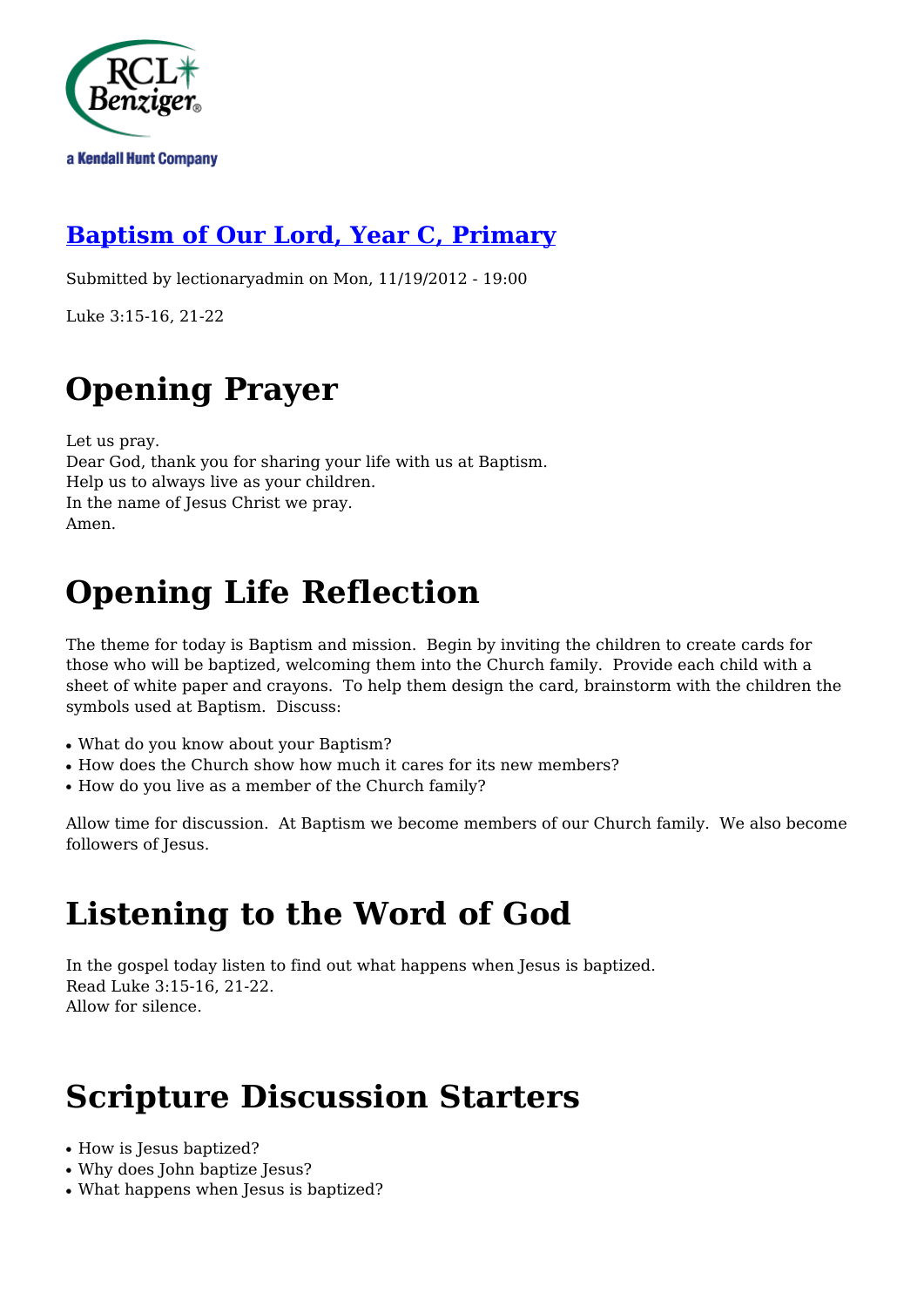

# **Scripture Background**

Provide 2-3 minutes of background information on the gospel using the Catechist Background section.

Today the Church celebrates the baptism of the Lord. The baptism of Jesus shows his humanity. We hear about the humanity of Jesus throughout the Christmas season. The celebration of the baptism of Jesus marks the end of the Christmas season. After Jesus is baptized, he begins his public ministry. Today's gospel helps us understand the meaning of the sacrament of Baptism for all Christians.

In this gospel, Luke presents the baptism of Jesus. Jesus comes to John to be baptized. John questions Jesus at first because he thinks that Jesus should be the one baptizing him. Jesus tells John to baptize him in order to fulfill what he has come to do. When Jesus comes up from the water, the heavens open and Jesus is revealed as God's Son, the beloved.

### **Questions for Deeper Reflection**

- What does the baptism of Jesus tell us about Jesus?
- How was Jesus' baptism like our baptism?
- What does Baptism help us to do?

[If you are not going to continue with the doctrinal discussion, proceed to the Gospel in Life.]

## **Doctrinal Discussion Starters**

#### *Baptism and Mission*

In the Sacrament of Baptism we are joined to Jesus Christ and we are joined to the Church. We become members of the Church and followers of Jesus. In Baptism we begin a new life that will be lived in the Spirit.

Water is the main symbol used in Baptism. The term "baptism" comes from the Greek word to "plunge" or "immerse." At our baptism we plunge into the water of new life.

Catholics understand that through Baptism we are called to live holy lives. The Holy Spirit helps us to live as followers of Jesus.

- How do we become members of the Catholic Church?
- What does water symbolize in baptism?
- How does baptism help us to live as followers of Jesus?

#### **The Gospel in Life**

Welcome a newly baptized member of the Church family by sending the card that you made.